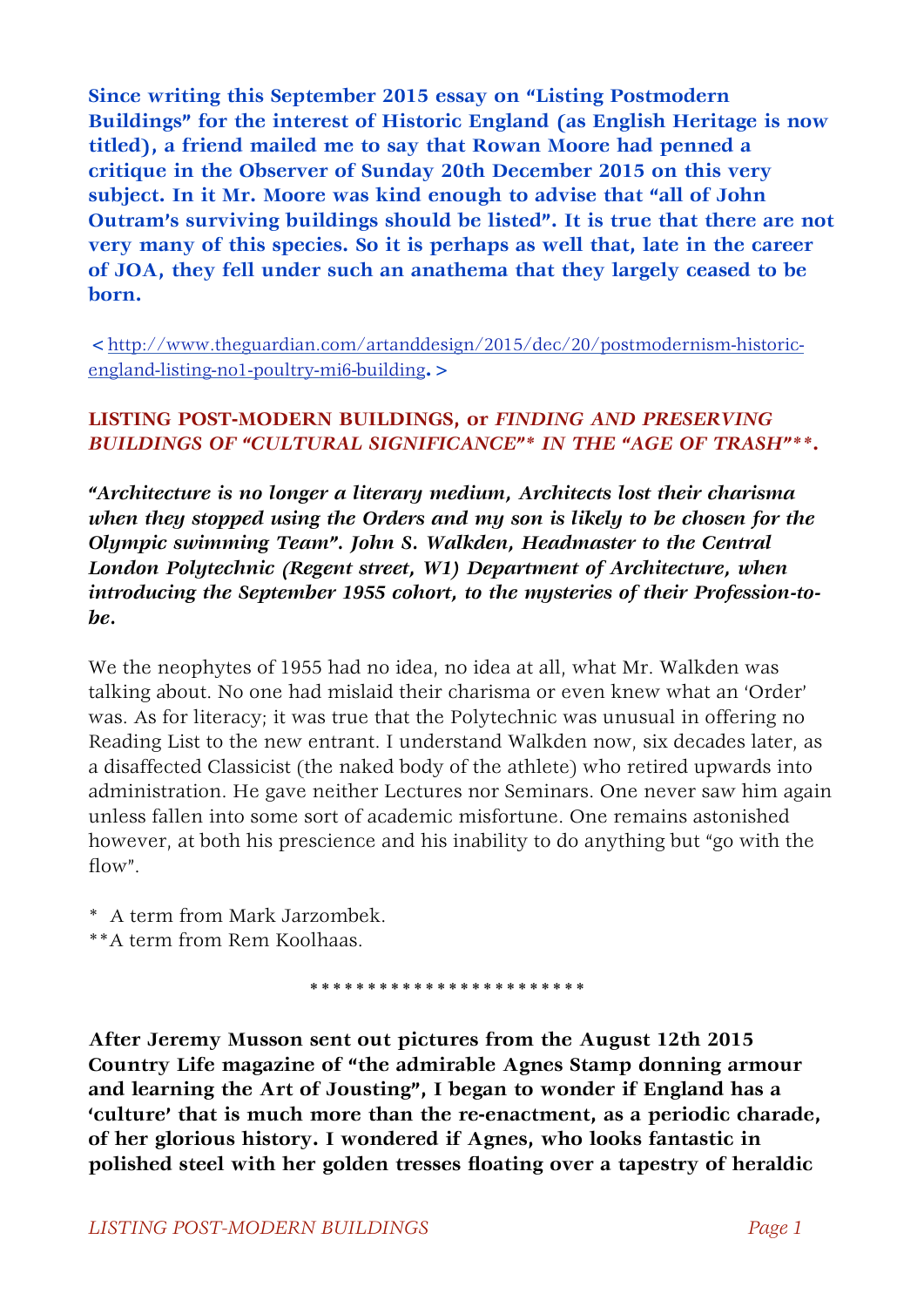**banners, was the daughter of Gavin, with whom I once stayed when he illuminated Glasgow.** 

**Which brings me to the impending project of 'Historic England' as 'English Heritage' is now signed, to catalogue and 'list' post-modern' buildings. No one much uses the term Architecture in these post-Blairite days. They seem to believe that "Of that concerning which nothing can be said it is best to say nothing". Sad rubbish - but what can one expect from a professional philosopher who was a total failure as an Architect? If one cannot characterise "Nothing" one can not, indeed, characterise Anything!**

**I am soon to meet Geraint Franklin of H.E. The occasion is his impending history of the late firm of H.K.P.Associates. I knew Bill Howell. He was kind and generous to me as a penniless student at the Regent St. Polytechnic of the late 1950's. He obtained for me, I believe, the £50/p.a. Crittall Window scholarship with which I transferred for my last two (which became three) years to the AA. Howell was due to succeed Leslie Martin as the Professor of the Cambridge School when he died in a road accident. Franklin has put one of Howell's last essays, before he died in 1974, on the web:-**

## **[<https://howellkillickpartridgeamis.wordpress.com/tag/geraint-franklin/](https://howellkillickpartridgeamis.wordpress.com/tag/geraint-franklin/) >.**

**One can tell that Howell was a man whose assumed intellectual modesty was employed to dissimulate an attraction to the forbidden fruits of 'Architecture'. These 'treats' are permitted to the Savants, whom Howell places far above the lowly (Welfare State) Practitioner. The Savant is allowed this licence because he moves in a world of mere words and pictures. The Practitioner, in the vignette Howell so clearly delineates, can only enter the territory of Architecture if he can establish that the**  *Styli***, and even the** *Epistyli***, of the 'tabooed' Architectural** *'Ordine'* **can be legitimised by being properly 'functional'. that is to say the actual, as Howell calls it "vertebrate" (load-bearing), structure of the building.**

**It reveals an heroically Samuel Smiles ingenuity devoted to a hopelessly desperate ambition. And, even after the achievement of some of their best and cleverest buildings, like the University Commons in Cambridge, there is not even the slightest whiff of 'functionality' that can be found to be directed towards the main intellectual purpose of the** *Ordine* **- namely the Picture Planes it supports, steadies and projects! But then, in the Post WWII, Welfare State building ethos, if the** *Ordine* **was so taboo it could only be approached through a charade of "dressing-up in load-bearing reinforced concrete" it is easy to imagine the utter infamy that would be earned by any Architect proposing the large scale iconic inscription of every symboliferating painted-picture-plane thus 'framed-out'!**

*LISTING POST-MODERN BUILDINGS**Page 2*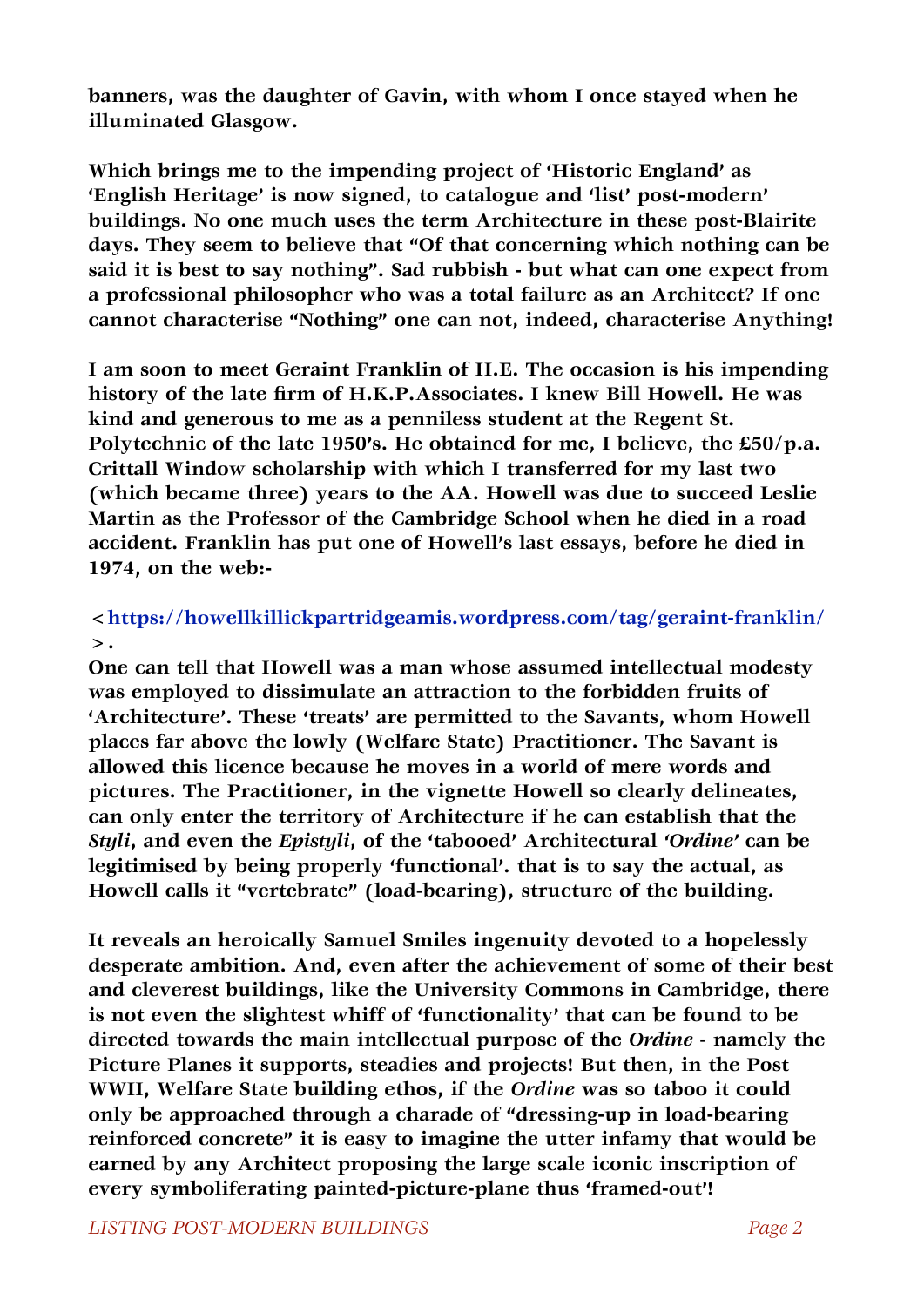**Was it not this which was in the mind of Bob Maxwell when he proposed, in his 1996 review of my (JOA's), Cambridge University School of Management, that "Outram has broken the taboos of Modernism"?**

**I am reminded of the excellent Structural Concrete Engineers who formed the Jury that kindly awarded one of their prizes to the 1985 Hans and Marit Rausing Villa at Wadhurst Park. I met them as they arrived and showed them through the double front doors, both painted a deep indigo gloss - the colour of shadow. They looked in at the richly-inscribed interior, every part of which told a story whose meaning existed at many levels. "OOOh - Roman Orgy! one exclaimed!**

**The effect of the Tudor whitewashing of the churches and the iconic brainwashing necessary to detach a British State freed from Continental attachments has left a seemingly indelible mark. Will any sort of iconic sophistication ever be recovered by the natives of these islands? I doubt it. For if Winston's Churchill's epithet: "that first we make our buildings and then they make us" is true, the last half century of deliberately subliterate construction has done-in the Brits for good, and most of the rest of 'Anglosphere' as well. I except London where I happily live. London was too big to be "villageated" by the squalid** *Mauvais Foi* **of the Revolution to Welfare. This I understood, during my six years working for City Hall, both as to London's 19C vastness as well as the suicidal compulsion to** *L'Architecture Autre* **of the 1200-strong GLC Architect's Department.**

**My recent and impending conversation with Geraint led me to understand that the holy grail for contemporary Art-Historical research in the field of Architecture is, and no doubt has been now for several decades, the discovery of 'what went wrong'. There appears to be a nostalgia, amongst those not yet born at the time, for the Post WWII 'revolution' of the Welfare State. Further-on than this the same search will be directed, but probably with even more angst, towards the 'failure of Post-Modernism'. I mention 'angst' because those not intimate with recent Architectural History will not know the high tone taken by those, who were once renowned for PoMo work, came later to deny any knowledge of, or even slight contact with, its awful perversions. Judas Iscariot could learn nothing from their guilty dissimulating. Within Architectural Theory, and certainly its pedagogy, a high moral tone has become a professional necessity, if not in some notable cases, a Profession in itself.**

**I have personal knowledge of the refusal of the Venturis to design the major, central, building on the civil and not to say erudite, campus of Rice University. These famous Architects accepted an Appointment to**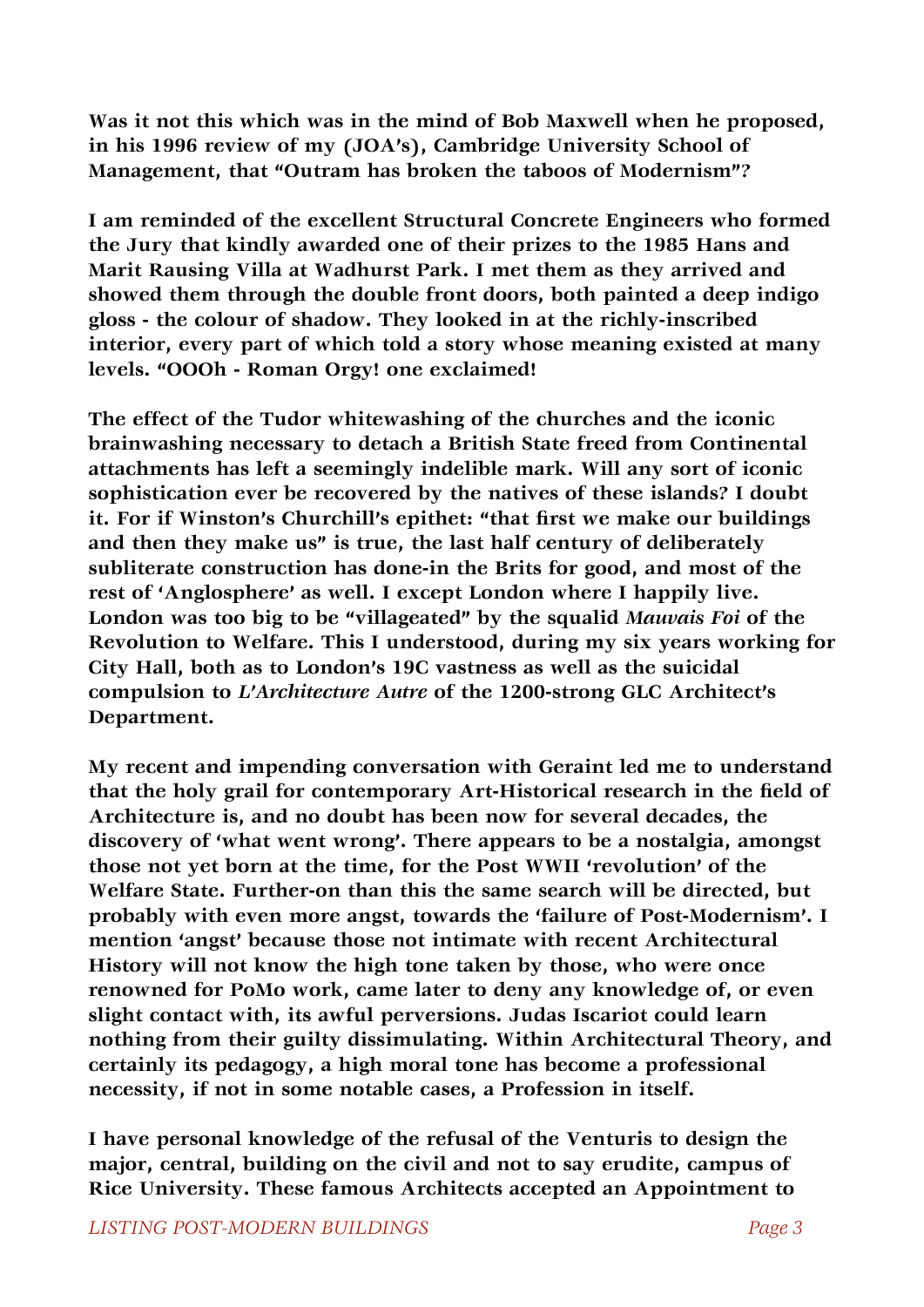**this project and then tried, for some years, to persuade the Building and Grounds Committee to accept a building of steel and glass when all others on this amiable field are of New Orleans brick with, almost always, a pink ceramic, terra-cotta tiled, roof. Finally, after spending a week-end with the whole commissioning team, in Kentucky, at the Pin Oak Stud of Josephine Abercrombie, once billed by the Sunday Times as "the most dangerous woman in the world", the Venturis let the University down by precipitately resigning. Such was their identification with Postmodernism that, in the ferociously Minimalist, Neo-Modern, ethos of the Noughties, they must appear cleaner than the cleanest from the pollutions of PoMo.**

**One does not have to be a Freudian professional to suspect that such unreasonable behaviour, driven by a patently vicious ethological taboo, can only be repressing fears of some power and violence.**

**My proposal is that this fear is precisely the one which Bill Howell holds at bay by insisting that what are the basic component of an** *Ordine, its*  **'columns' and 'beams', are justified, to the Positivist, Materialist and iconically impotent 20C, by being passed-off as "vertebrate (ie. 'necessary by being load-bearing''), structure".**

**Mark Jarzombek, Acting Dean of MIT's School of architecture and Planning, in the Spring to Summer issue of LOG 31, gives an exposé of these fears on 15-16 of "Shanghai Expo and the Rise of Pop-Arch".**

**When I first travelled to Boston in 1953. I found a sooty 19C city like London being blasted apart by Robert Moses' Fitzgerald Expressway. I stayed with Thomas Gardiner, a cousin. I put family before education. For I forewent New York, which I now wish very much I had seen before its Moderne splendour was compromised by my iconically-challenged professional colleagues. This time, in 1997, it was to re-visit the city and visit Harvard where I would meet Jarzombek. Then I went to Yale to stay with Professor and Mrs George Hershey - the late Dean of Art History.** 

**Jarzombek and I had already corresponded over my admiration for his 1989 book on L.B.Alberti, the first, to my small knowledge, treatment, to reveal Alberti's opinion of Literature as the primary medium of a civil society, followed by Painting and after that Architecture. Yet, such is the brilliance of Jarzombek's treatment that more is contributed to Architectural Theory than anything I read in either Rykwert or Tavernor.**

**Jarzombek's indefatigable energy has resulted in a stream of books, amongst which is a gigantic survey of global Architecture from the year dot. This he has 'taught', via the internet, to a pupillage of some 10,000. He remains one of the Savants whom, at 81 years old, I read with interest.**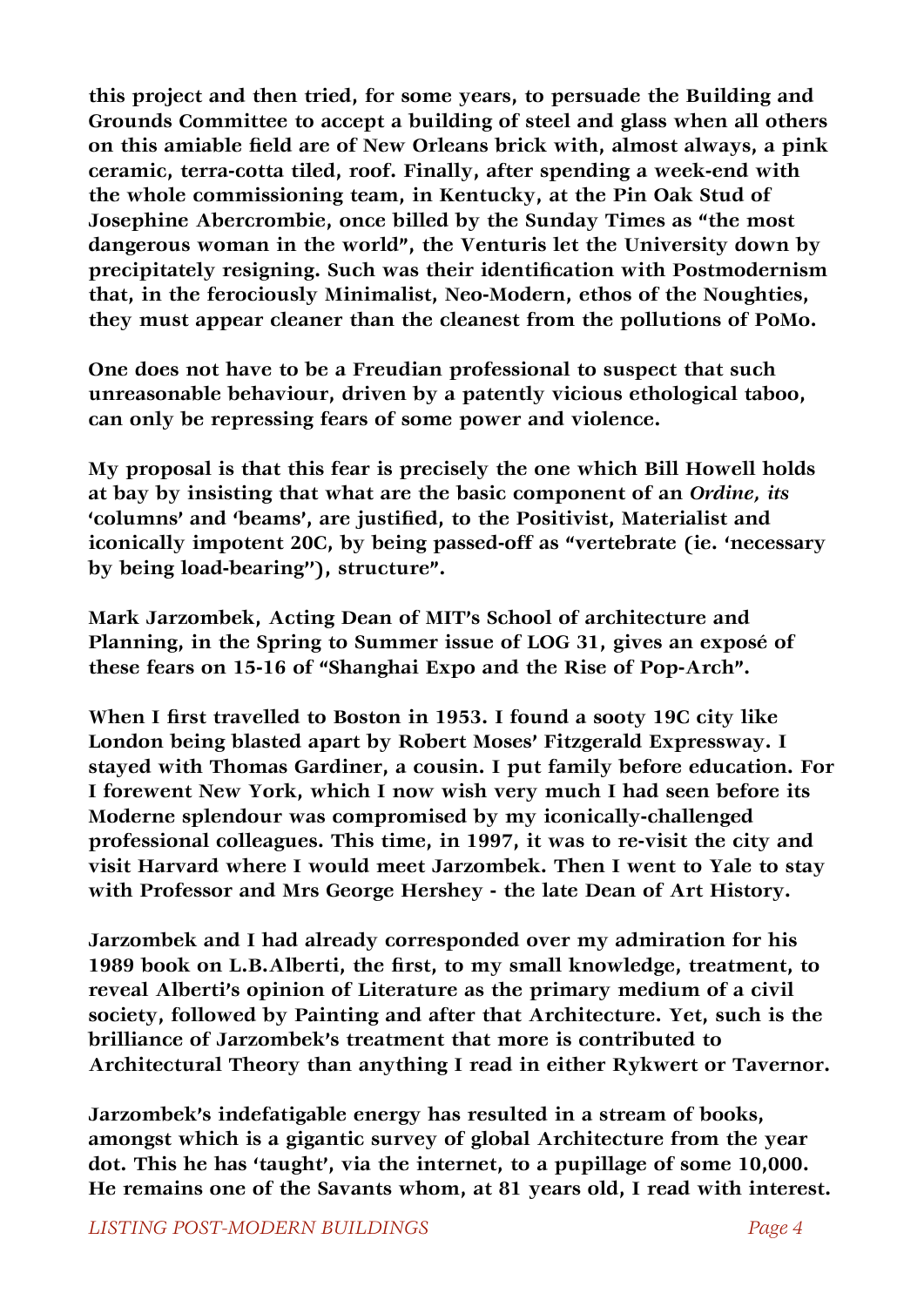**So it was that I found him writing, in his 2014 essay for LOG 31...***"I am not interested in returning to the error made in the 1970s, when theorists wanted semiotics to uncover the secret "code" of Architecture. I am not interested in semiotics as a tool of sociological analysis and formal control. I am concerned with an Architect's right to use and abuse cultural signifiers. I am talking about cultural signifiers as bullet holes in the hermetically sealed institutionalities of architectural abstraction".*

**I must begin here at his end. The heavy frames of the Architectural**  *Ordine***, which I 'lower' from the Entablature in Lectures 16: "Raft of Advent", and 17: "Jaws of Death", are designed to oppress the 'citizen' as if under an hermetic seal. Jarzombek's "bullet holes" are a psychologically exact metaphor for the action of the "picture plane" that is "framed" by the** *Ordine***. The effect is to so 'pressure' the Citizen that he or she desires to escape and travel outwards through the bullet-hole/picture-planes in order to survey cognitive horizons that can never be seen by the naked eye through a picture-window aka. the wretched Corbusian** *pan de verre***.**

**One advantage of descending the Architectural 'Emplotment' from the sky/ceiling is that the** *raumplan* **inconveniences with columns over which Howell laboured so heroically become superfluous. All the capabilities of an Ordine become empowered without disturbing doors, windows, cupboards and the other practicalities of walls. The "Sixth Order" (or Ordine), as named by Bob Maxwell, in any case encourages the 'enfleshment' of the column in its primordial state, as the** *Columna Lucis* **a reification whose physical convenience equals its cognitive enlightenment (See Lecture 02 pp. 15-18 and Lecture 36, p. 17). The ceiling is the great unexploited resource of acoustic-tile** *L'Architecture Autre***. Why should not the ceiling be its both its nemesis and our deliverance from it - both the Lacanian symptom and its cure?**

**Jarzombek's "bullet holes" very adequately characterise the violent frustration he feels at not being able to deploy the "signifiers" of a culture,. Jarzombek reports that that Alberti knew, in his time of the 15C, such 'signifiers' could more easily be inscribed by Painters inspired by a**  Literate 'briefing'. So why not now? Are we so entirely devoid of iconic **culture in our mediated age? The only iconic subliterates alive today are the Literati. The bullets blow a hole in the prison of supinely uninventive passivity advised by Clement Greenberg and such other literati as the fantastically dull (as an Architect) Ludwig Wittgenstein.**

**The beginning of Jarzombek's paragraph projects a less hopeful idea. He reads a requiem upon semiotics. My comment is that the seventies were already too late. The project to decipher the 'universal grammar' began**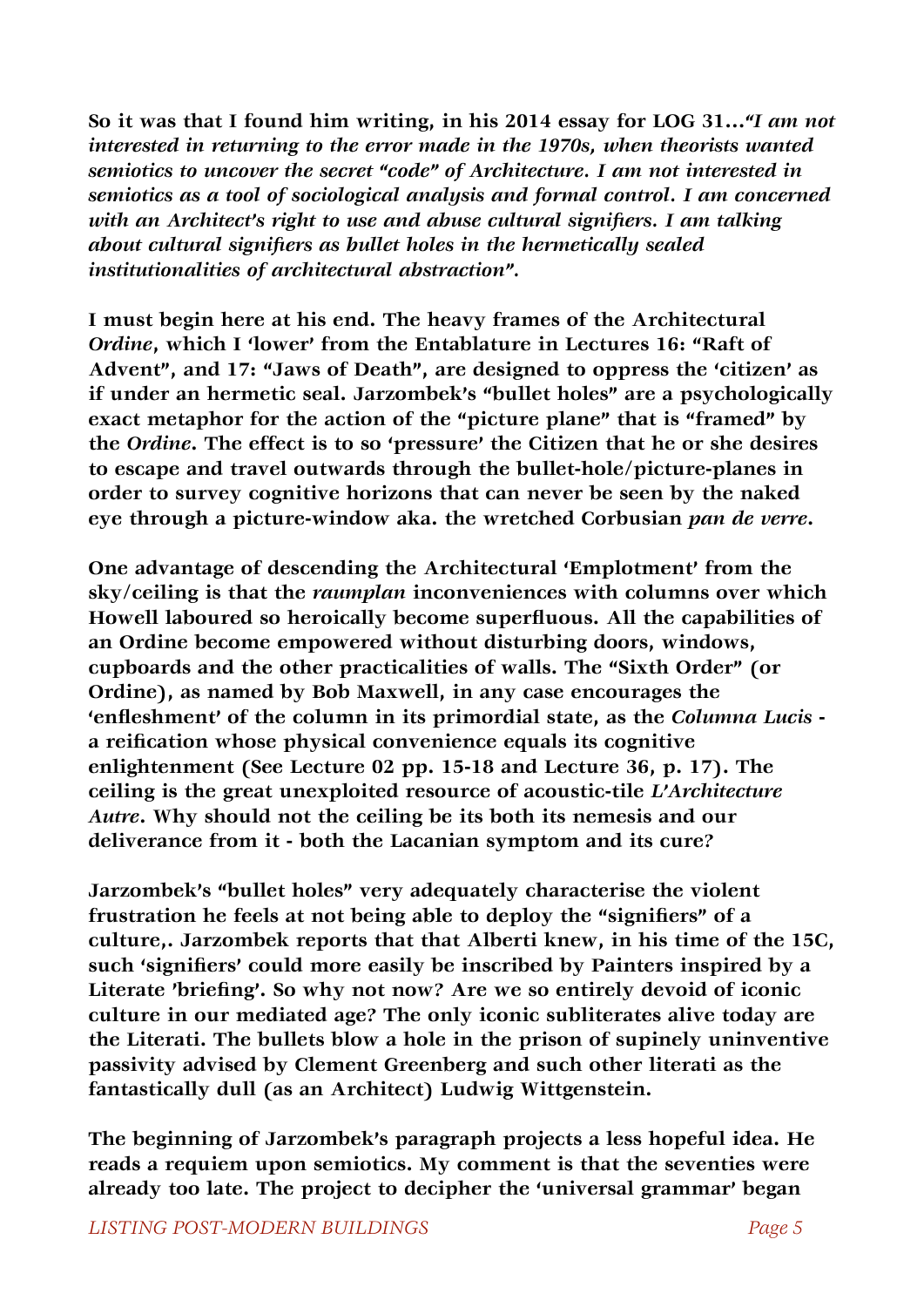**with Corbusier, Louis Kahn, Saussure, Chomsky et. al. back in the 1950's. As I show in Lecture Four: "The Great Escape", I had already, by 1960, arrived at the congruence between most Global Architectures, Semper and Corbusier which I denoted "the Four Figures". By separating a semiotic which was 'intrinsic' to the phenomenon Architecture from the lexical formalisations which were extrinsic to the Medium's generic phenomenology I was able to distinguish that which was, as Jarzombek**  properly describes, "a cultural signifier".

**It also enabled me to establish that these "culturally significant" formalisations were reified in such a way as to constitute an enormous waste of money and, rather more importantly, destructive of 'Urbanity' the ability of buildings to add-up to a whole greater than some laboriously exaggerated parts. A culture with a functioning iconic lexicon can inscribe all of its "cultural significances" (especially after the marvellous iconic inventions of the early 20C), into an Architecture which uses an**  *Ordine***.**

**The 1994-5 70'0"x50'0" 'painted' (I call it "iconically engineered"), vault of the Shaper ceiling over the Martell Hall in Rice University's Faculty of Computatonal Engineering qualifies as a "Cultural Signifier". Yet it is, physically, a mere ceiling. The comprehensive "breaking of 'Modernist' taboos" achieved in Duncan Hall so offended the Architecture Faculty that they instructed their Freshmen not to enter it for fear of being corrupted by its licentious and abandoned Collonades, Entablatures and Polychromy - all on-time and on-budget. My crimes encouraged the Dean, Lars Lerup to prohibit the customary Valedictory Address by an Architect completing a building on their Campus. So the President, Malcolm Gillis, set me up to address the whole University and City of Houston - who, being more appreciative of Architectural invention and erudition than my own wretched Faculty, were more entertained by the results of JOA's 'crimes against Modernism'.**

**The "cultural signifiers" loaded into a British High Tech building like Lloyds have attained the ludicrous physical status of being facades of prefabricated toilet pods and hang-it-outside elevator cabs costing £250,000 (in 1986), each because they needed their own individual de-icing and air conditioning plant. Even more contra-functional were the £M10 of damages levied on the insurers of the design team for the corrosion caused by condensate forming inside the shiny 'High Tech' cladding.** 

**Following all this fun and games was the ludicrous decision of Lloyds to sell their building because it could not be altered! Yet the prime argument of Rogers' inside-out: 'let it all hang out style' of design was that the services could be changed and renewed by the large cranes that the Client**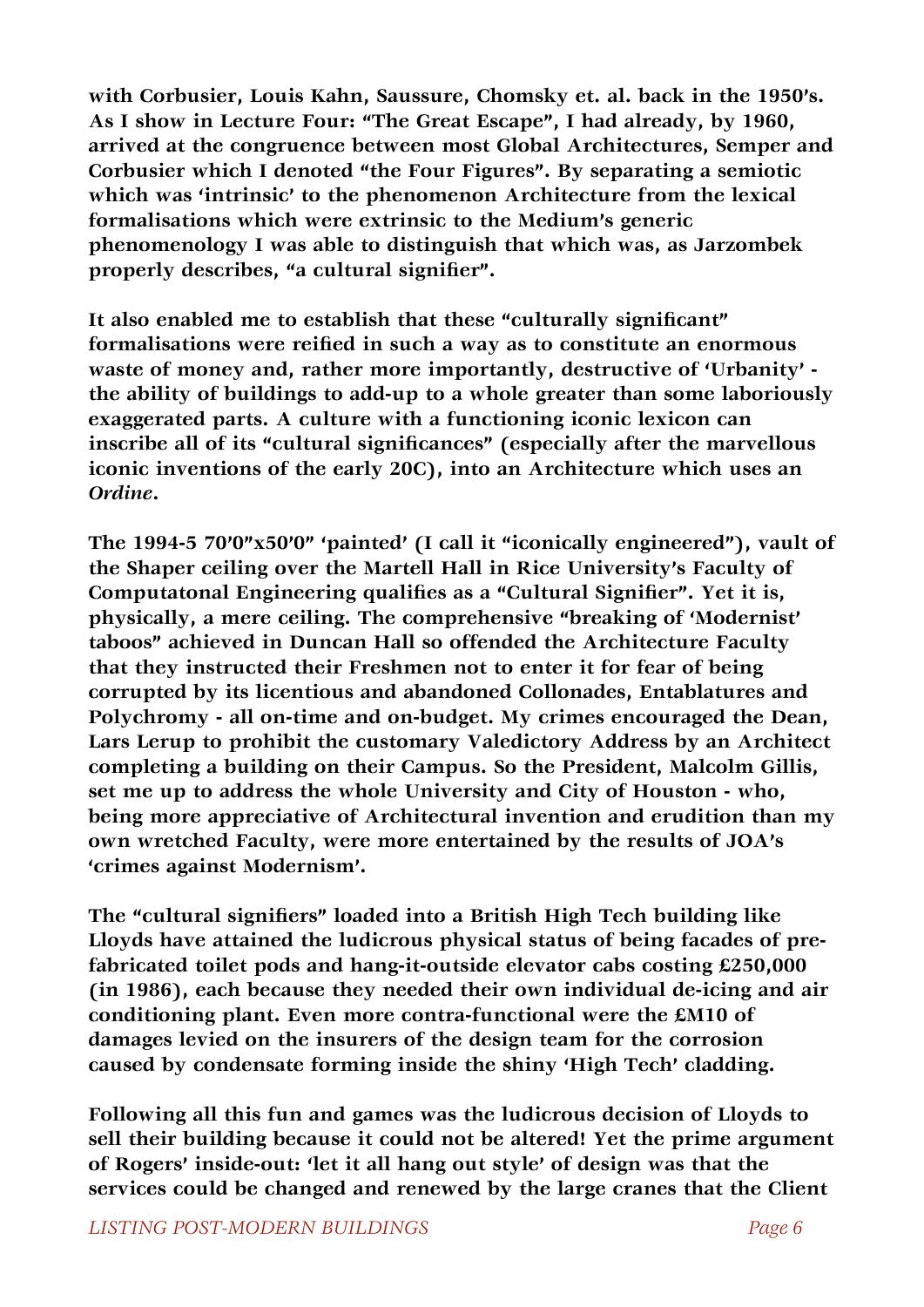**paid to be installed from day one! Lloyds qualifies whole-heartedly for what Bob Maxwell ascribed even to James Stirling's brilliant Braun A.G. Factury at Melsungen where "the whole building becomes a symbol". Such a hugely cumbersome lifespace culture can really only exist in the very dispersed suburbs - or 'city-region' as they were optimistically proposed by the early-20C Avant Garde.** 

**Which came first? The building as a road-sign or the building-in-a-car park? Certainly they go together. Certainly they sign, together, the death of the 'Body Politic'. But what do the Anglosphere know of that entity?**

**The key to this deliberate political malfunctioning is found, once more, in the taboo laid upon the** *Ordine***. Without the Ordine's provision of Jarzombek's 'bullet holes' punched through the 'pure planes' of institutionalised abstraction there would be no framed-out and 'steadied' 'picture planes' onto which to inscribe the 'signs' peculiar to the Culture that is being reified in the manner advised by Heidegger when he said "The purpose of human life is to Think the Truth of Being".**

**In fact I had already cracked the "secret code of Architecture", both generically as well as locally and even personally - in terms of the particular Architect, by 1960. I did not 'publish' these ideas. I merely built them and drew them in the way that is normal to the Practitioner. These manifestations were published: every one of them. They had, so far as I know, no effect on Architectural Theory at all. It took me another fifty years to 'Theorise' what I had discovered and sew it all together into my 44 Lectures. I bitterly regret the fact that it was I who had to do this.** 

**But so determined is my Profession to launch** *L'Architecture Autre***, and so incompetent has it been in deciphering the semiotic code of its Medium, and so saturated is it with the** *Mauvais Foi* **of welfare state politics that it has fallen to me, a 'mere' Practitioner, to translate ideas and techniques that are perfectly comprehensible and practical to the Practitoner into the medium of Theory so as to, one hopes finally, disabuse the Savants of their cognitively barren project and also to persuade them of their profound, and very ancient, iconic incompetence.** 

**For what has been, from anthropomorphic Egypt onwards, the marvellous iconography of the West forwarded by the** *De Pictura* **of Alberti but some freeze frames from the Cine-Citta that eventually took over the job? One would imagine that the fin-de(19C)-collapse of these millenial techniques and the advent, 100 years ago, in Paris, of an entirely novel graphic culture inspired by the newly GLOBAL advent of iconographical knowledge, would have had some benign effect upon our life-space culture. Not a bit of it. The 'Heroic' Moderns of the 1930's turned against**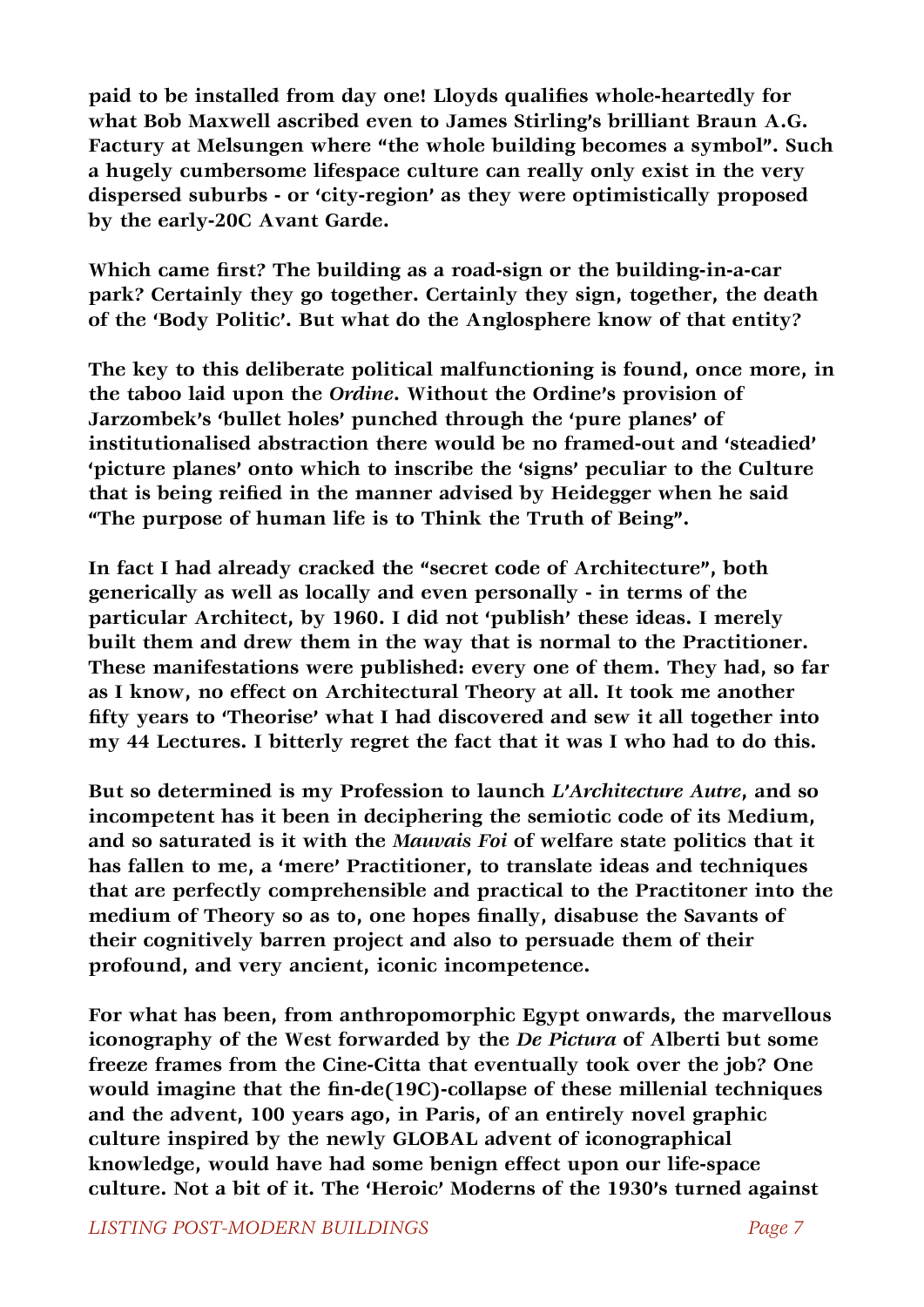**the embryonic Moderne to espouse 'Engineering'. This was at the very moment that the** *Physis* **was leaving Physics and "all that was solid was turning into air" - to quote Baudrillard.**

**While all the other arts drew inspiration from the West's 'discovery' of Japan, Meso-America, Africa and all the many other forms of Art, both graphical, dramatic and musical, only Architecture, despite the proposals of Aby Warburg in 1912, held back. Not that the Exposition des Arts Decoratifs did not essay those novelties which constituted the Moderne, or Art Deco as its denigrators, such as Corbusier termed it. But the Moderne seemed merely a practice, unaware of the intellectual problems posed by the advent of science to religion, mechanisation to the social order, and all of the other huge changes and pressures of the day. The second world war saw the end of the Moderne (aka Deco), and the advent of what came to be termed Modernism in Architecture. It was such a complete collapse of its semantic (or decorative), functions that even its syntax was abandoned and the entire rhetoric of the Orders with it. All that remained was an mindlessly haptic syntactic empathetic reduced to a Montessoriesque infantility of smooth and rough, light and shade, space and solid. This was the thin gruel that Headmaster Walkden was obliged to serve in his 1955 Polytechnic. We were told that it was the "Bauhaus Method".**

**No one has yet had the courage, or the skill, to determine whether this collapse of the West's lifespace semantic was due to its admittedly feeble grasp of its own iconographical foundations or the rather more unscrupulous idea that a human lifespace** *without any indigenous or native ideas* **inscribed into it would better suit the new 20C culture that had developed universal literacy, mass printing, radio, film and telegraphy? The new tools for the government of a state's subjects kept on multiplying with the addition, after WWII, of television and automobiles. Finally, towards the third quarter of the 20C, the advent of the digital age added even more channels to a state's tools of government and information. What possible need could there be for a permanently and locally informative physical lifespace when a culture had obtained such flexible and universalising, as well as centrally-governable media as these?**

**So what then, was the significance of the irruption of so-called Post-Modernism from the 1970's until its virtual end in the 1990's with the advent of 'Deconstructed' Architecture? What was the purpose of its 'revival' of the sorts of ornament and colour typical of the many Ancient sorts of architecture, both Western, Eastern and everywhere in between?**

**In 1998 the completion of JOA's project for Rice University In Houston Texas. It proved that 45 years of work, contrary to expectations, had 'Modernised' Architecture itself. My personal reward, which I should have**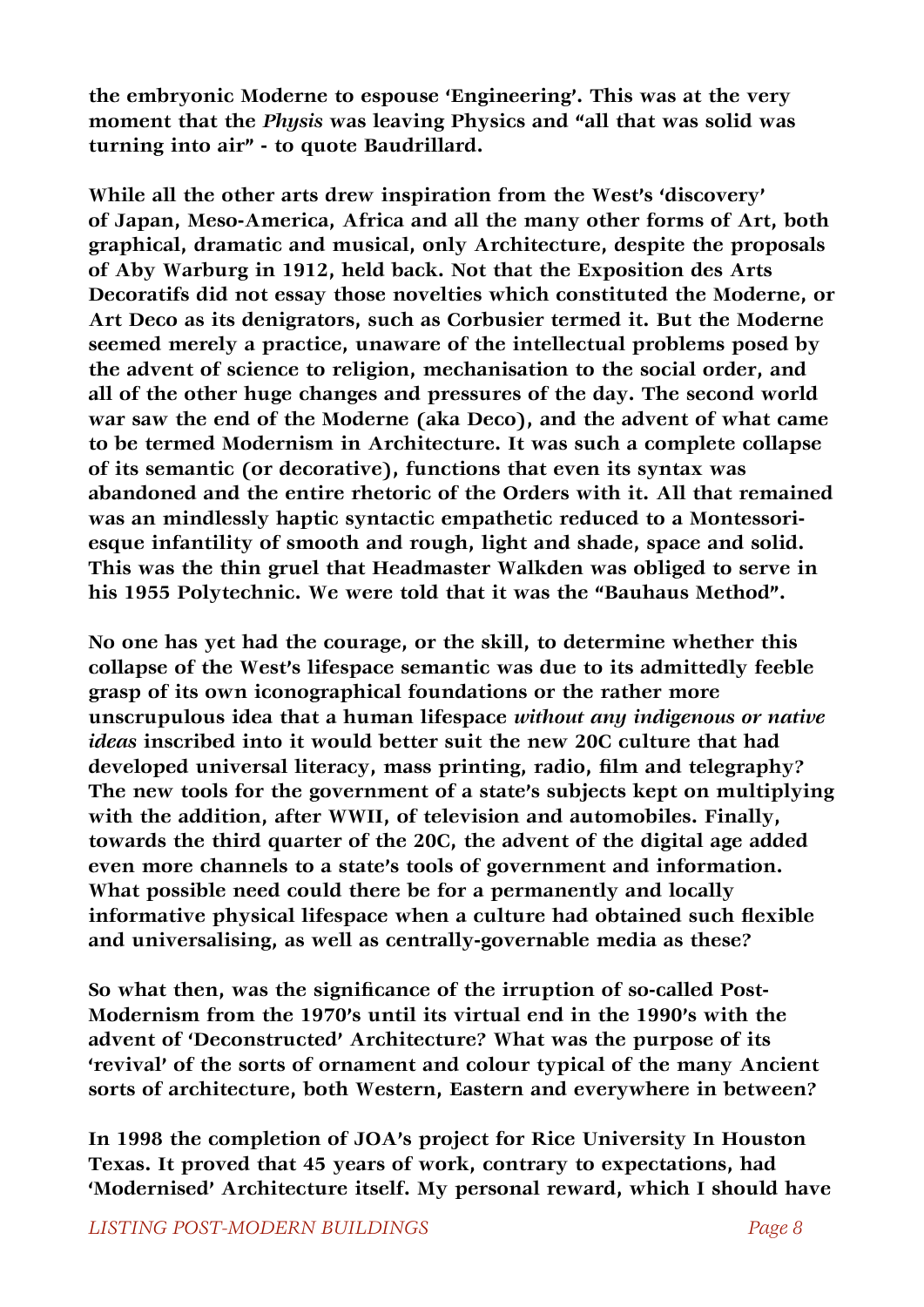**expected, but did not, was to be banned from the customary valedictory lecture at the Faculty of Architecture. Duncan Hall itself was placed under an Architectural Faculty anathema. Its Architectural novices, Freshmen and Sophomores were advised not to enter its corrupting interior. I began to accept as valid the opinion (that seemed at the time entirely hyperbolic), of Cornell's Dean Emeritus Bob Maxwell when he described, in 1986,** *"the invention of a 'Sixth Order', the Robotic"***, for JOA's Judge Institute Cambridge University Business School, as...** *"having broken the taboos of Modernism"***.**

**Malcolm Gillis, the President of the whole university, hearing of JOA's excommunication, organised a lecture to which he invited the whole town and gown of Houston. The audience received Duncan Hall and my improvised theories with polite approval and pleasure. They were, after all, nothing they had seen before but, at the same time, more or less what they expected 'Architecture' to be. This approval, set against the furious rebuff from my Faculty, revealed to me that it was not enough to win, during forty years of struggle, all of the myriad technical, formal, financial and legal battles needed to build a design like Duncan Hall.** 

**These mundane achievements of a mere 'Practitioner' were not enough for Academia, self-appointed guardians of the sacred flame of Modernity. I must re-present my victory in their own medium, that of Theory. I had foolishly trusted that some verbally-gifted academic might do this for me. One might as well expect a Hierophant to pen the rebuttal of his Credo. Yet only if presented in this way would these 'Theoreticians' of my Medium grasp the magnitude of the illiteracy and unimaginativeness that underlay their ghastly advocacy of a** *wholly subliterate human lifespace.*

**Indeed one may ask why should Theory not be written by a Practitioner? At least we can actually 'produce' Architecture at all of its three levels of Decoration, Building and Urbanity and do this even in this 20C desert of**  *L'Architecture Autre***. All that the 'Practitoner' had to do was to overcome yet another Modernist taboo - that against (as personally advised by no less than Big Jim Stirling himself), the Practitioner actually writing anything at all. This I did, in my 44 Lectures by not 'Writing' at all, but "Scripting", and establishing the instruments of iconocrypts, iconolects and pragmalects, all created by the use of the Tricorso, as described in my eponymous Lecture Six.**

**And so it was that in 1998, I began, after the 45 years of practical work leading to JOA's successful proof of a Modernised Architecture, a further 17-year struggle to script the three volumes, 1000 pages and 3000 graphics of my "44 Lectures", aka. "the War of the Arts of Peace". In June of 2012, just after I had concluded this 'scripting' my heart developed its current,**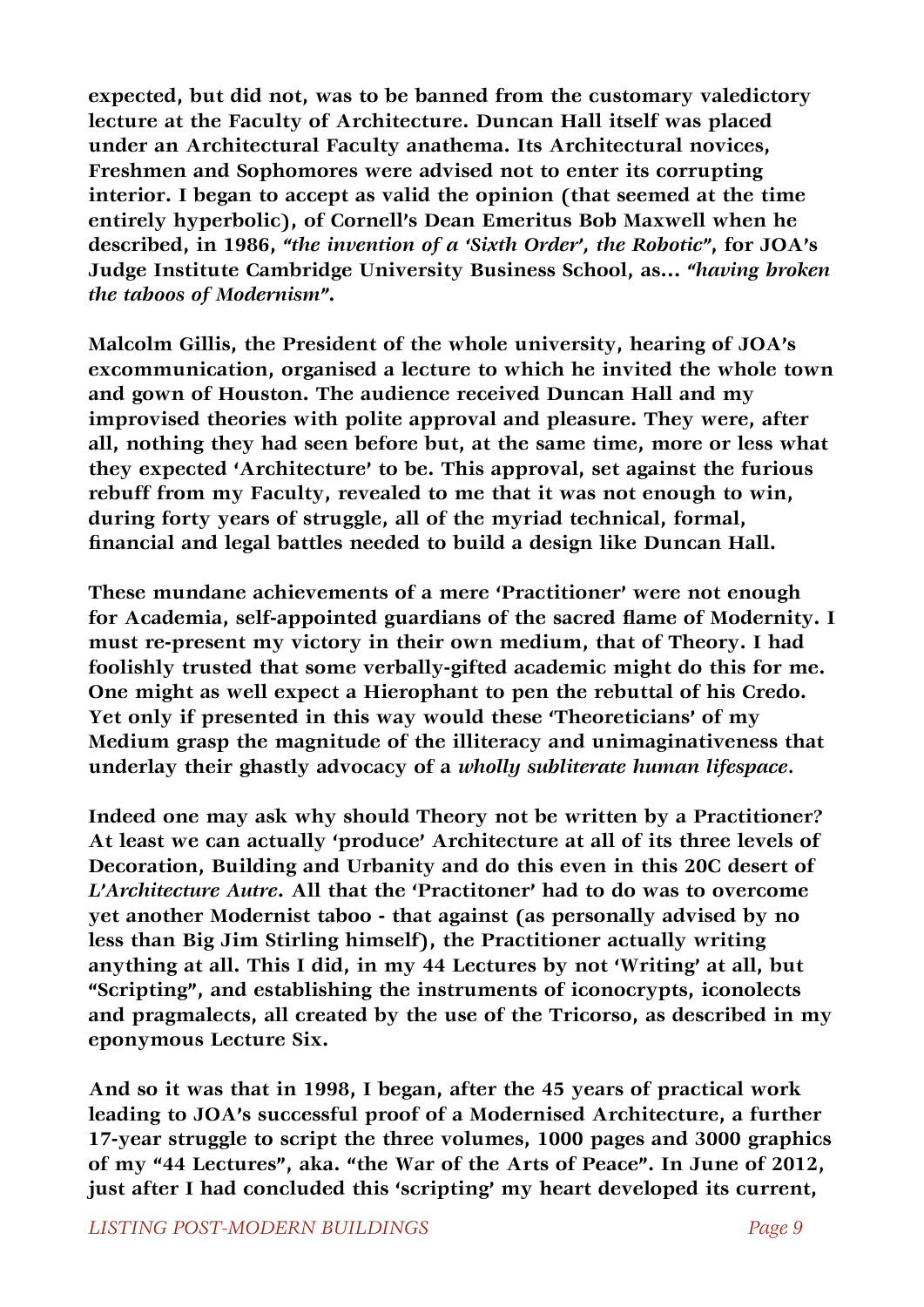**as yet relatively minor, problems. Three more years of typographical work and technical adjustments to the graphics were needed, until April 2015, for the final hardcover proofs to arrive in London.**

**But what then? My ideas now existed in the textual and graphical forms that were more readily assimilated by Academia. But it became clear that the Guardians of our degraded Architectural culture had no more ambition to escape their morbid state than when my ideas existed in their most proper form, as completed buildings. It dawned upon me, with an increasing sense of doom, that a 'campaign' of some sort was necessary to bring the 44 Lectures to their narcissistic notice.**

**I recoiled from this idea in disgust. It was bad enough that the Architectural scribes proved both unable and unwilling to do their proper work of creating a plausible theory of a Modernised Architecture. It was my loss to have had to descend from the practice of my Medium to the comparative ontic triviality of words and images. I categorically refused to descend to the level of wooing these Professorial heirs to a century of theoretical impotence with appeals to attend to my scripts. They and their pusillanilous post-WW II culture could go unceremoniously to Hell.**

**It was then that my wife and I travelled, as was our regular practice, to spend some time in Cyprus to swim in its marvellous sea and keep-up with our joint relations. We landed in a terrible smog. It was a cloud of dust that stretched across Syria almost until Kuwait. Breathing-in this fine yellow filth induced in me a bout of tracheitis for which a course of antibiotics had to be prescribed. I read of no plausible explanation for this 'weather'. So I imagined that it was the mere dessicated remains of what was once the Fertile Crescent, the very birthplace of civilisation, after its cindering by Anglo-America and the wars 'Iraqi Freedom' had spawned. From this, and further research, I developed the idea that the extraordinary failings of the process of pacification that succeeded the brilliant blitzkreig of 'Iraqi Freedom', were the best current illustration of the abject uselessness of early 21C architectural theory to any such process of 'reconstruction'. After all what was the point of losing the Peace after winning a War with such brilliant virtuosity? Were they not each side of the same coin of culture? Was it not possible also to 'Win the Peace".**

**Was this not the original ambition of my Architectural Project, and those others who shared it before it was bowdlerised by the inane Sophistry of the Venturis and the Jencks and the others who diverted it into what came to be called Post Modernism? The project which Mark Jarzombek describes as "discovering the 'secret language of Architecture" was**  precisely suited to such a project as the pacification of a conquered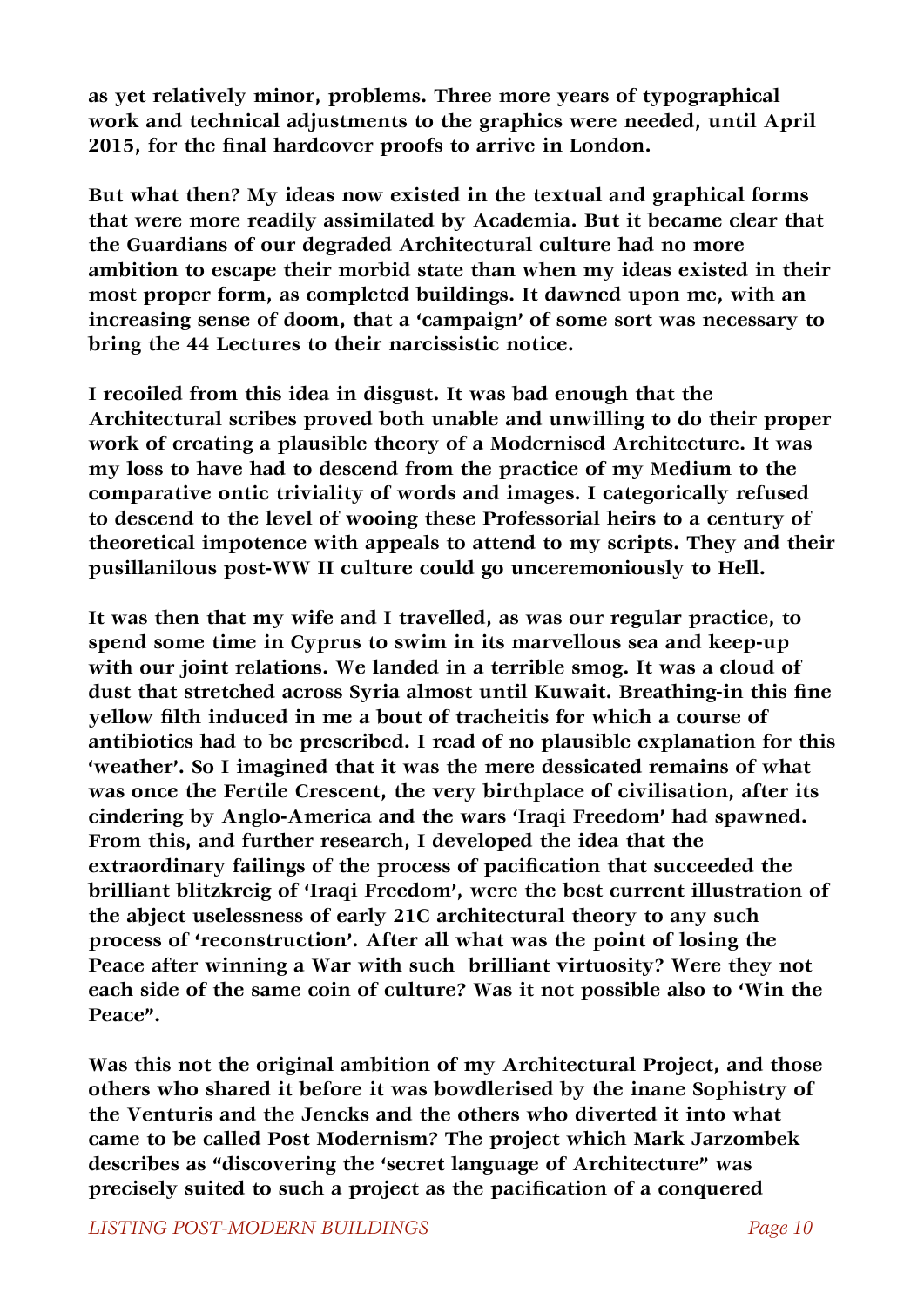**culture. The power that Architecture has always had is the power to project ideas, mediated by signs and symbols, into the quotidian human lifespace. This is the power needed to mediate a culture, especially a culture intended to both appeal to the unwilling members of a conquered culture and to lead them in a direction appealing to their conquerors.** 

**One cannot hope to achieve a lifespace that looks in such** *opposing* **directions as towards** *both* **of the warring parties without using signs and symbols that have been most ingeniously crafted to achieve such oxymoronic ends. Such iconographical skills exist in our own culture. But the architectural culture which can deploy them has been consciously tabooed since WWII and subject to intellectual misuse and decay for the half-century before that. It is, for this reason, best treated as an entirely novel practice, accompanied by an entirely novel theory.**

**And so it became my ambition to ignore the intellectual centres of our architectural culture, its decaying academies and shrinkingly 'unlearned' journals and focus upon the Anglo-American Departments of Defence. In these, as was clear from their own publications, there was some appetite for redemption from massive and catastrophic failure.**

**Here, at least, it should be possible to find an audience who were interested both in why Asia rejected the American version of the same British Imperial Ethos and why this rejection was even more peculiarly violent than that which ended our own empire. It should be possible to find persons who could understand that if they wished the ideas of the 'Anglosphere' to be assimilated (or even respected), by Asia it would be necessary to mediate them in ways that Asia valued, even if these seemed, at first, alien, if not to the wider West, then to the conquering Anglosphere.** 

**For the solution to the catastrophe imposed by the Anglosphere upon the Middle East will only become possible when the Anglosphere itself has redeemed its own culture. The Anglosphere conquered in the global wars, both hot and cold, fought in the 20C. But one might not think so by the extraordinary poverty of the Public culture which was the consequence of this huge victory. The abject illiteracy of the victorious lifespace at the end of the 20C will appear to history as akin to an act of atonement for some crime. What other explanation suits the entire abandonment of every aspect of lifespace culture? What else explains the curious insistence that the lifespace can no longer serve the duty that it always did, to be the public theatre for the performance of rites and rituals anchoring a culture at the most fundamental levels of Time, Space and Vitality - that is of Being? Why was there this taboo on this cultic performance, this cult of culture, which was so natural and normal to** 

*LISTING POST-MODERN BUILDINGS**Page 11*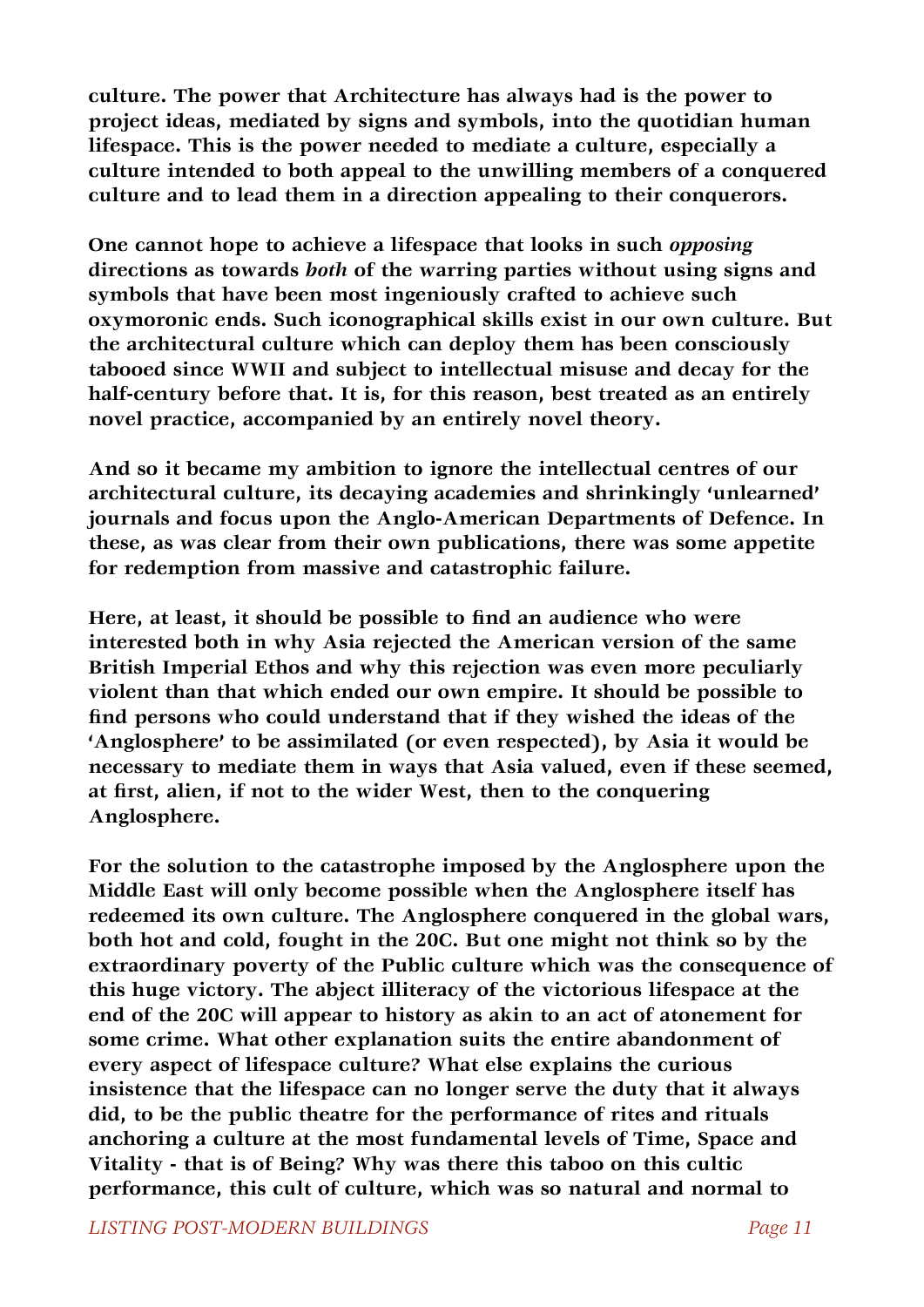**every culture in history? Why did the Anglospheric lifespace have to be reduced, by the end of the 20C, to a mere system of plumbing that carried the solitary, legless, citizen from some lonely bungalow hutlet to the dull sheds and silos that served the so-called rites of work, shop or school?**

**Nowhere, in any of this furious 'life', driven hard, as it was, by compulsions to earn and spend, was there ever the mere thought, let alone the actual possibility, of that epiphany of Being that is the capability of any metaphysically-equipped culture.**

**Can one wonder if one or other of the cultures of Asia, whatever their other virtues and defects, come to regard the shattered ontic ennui of the Anglospheric 'way of life' with an aversion that is visceral? We may be sure that their metaphysic may be founded on beliefs that have no persuasive foundation. We may be able to reduce them and their lifespace to a smoking rubble. But we must not be surprised if this still does not persuade them to abandon their peculiar habits. For it is within the**  Anglosphere that the deficiency lies. A culture like ours, in which all **metaphysical ambition has been proscribed, prohibited and literally so 'built out of mind' as to be dead, and to be dead for thousands of kilometres around us and decades stretching into generations of past lives, is a culture of the living dead. It is the culture of what the popular media term Zombies.**

**It is within us that must lie the cure to this living death. Only when we have achieved a metaphysical capability, and one that is capable of a public epiphany such as can leaven the moronic positivism of our quotidian lives, will we have peace with the rest of that humanity whom we fear, and who fear us, and with whom the Anglosphere seem, now, to be at permanent war.**

 **\*\*\*\*\*\*\*\*\*\*\*\*\*\*\*\*\*\*\*\*\*\*\*\*\*\*\*\*\*\*\*\*\*\*\*\*\*\*\*\*\*\*\***

**So, to wrap-up this crisis within a crisis: a storm in a teacup with not enough tea in it - the "Listing of PoMo Buildings" - what can one say to those about to engage with the polluting realm of PoMo?** 

**They could begin by engaging with Corbusier's 1954-56 houses at Jaoul. These are a 'poetic' (note the word), re-invention of the Vernacular. Corbusier would have no truck with the pathetic cult of 'correctness'. These were buildings knocked-up by Algerian labour and made of concrete, brick, tile and raw timber. No stainless steel, glass or white enamel here - as later bowdlerised by Richard Meier with his tinpot ripoffs of the 'Heroic' Corb. A glance at Corbusier's 1954 chapel at Ronchamps would do no harm here either.**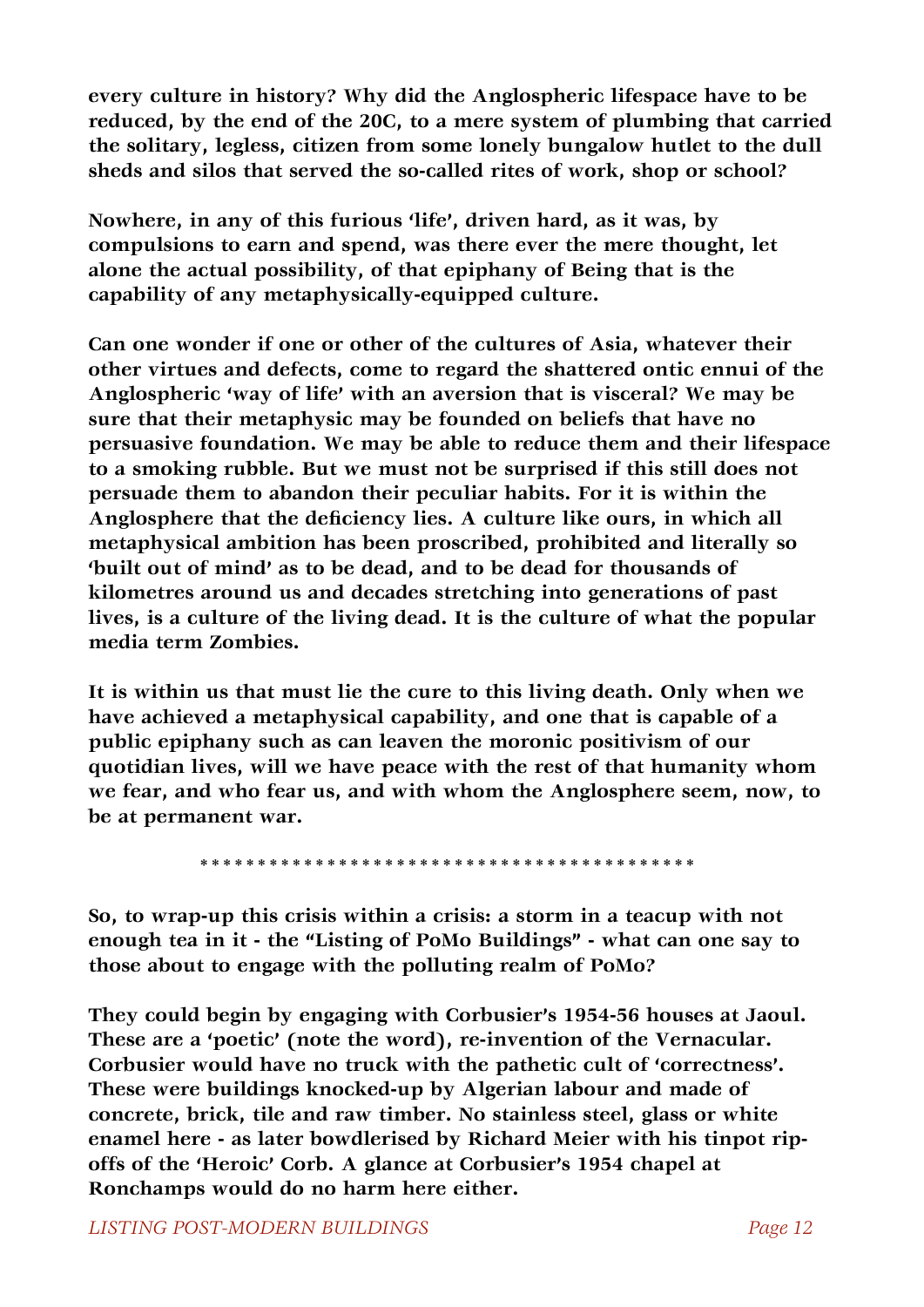**Then over to the USA and the Louis Kahn of the 1950's after he had experienced the Ruins of Rome and given up his earlier 'pure-planes' Neo-Dutch trash. One must always remember that it was Rem Koolhaas, a Dutchman, who characterised 'our' (in fact his), epoch as the "Age of Trash". There was never anything Neo-Modern about Louis Kahn, the most admired architect of his time.**

**These were not buildings that popped-out of nothing. It was generally received, at this Post-WWII time, that Modernism, as the gung-ho cult of a deracinated 'technology' (so energetically promoted by the anti-historian Reyner Banham), was dead, killed off by the highly efficient technologies of Belsen nd Hiroshima. There had to be a more solid, humane, even humanist foundation to the coercive power of the artificially-constructed**  human lifespace than mere technical efficiency.

**The tragedy of Modernism, when one looks back on it as I do over a working life of six decades, is the extraordinary disregard of the cultural power of this 'built world'. As an ex-pilot and fan of the flying machine, I know very well the millions wasted on the huge plethora of amusing aircraft invented in the British 1950's. I suppose that as erstwhile masters of the watery oceans we islanders dreamed, quite futilely, of mastering the oceans of the air. My Lecture Three: "The End of Urbanity" records what Britain achieved at this very same time. The "Redevelopment of Central Areas", H.M.S.O. "Summer 1947", gives HMG's blueprint for the destruction of Britain's civic culture (such as it was), and a precipitate and immediate suburbanisation. There was nothing here to divide Right from Left. Both agreed on this deliberate destruction of Urbanity.** 

**Perhaps they saw the power of a city as entirely adverse, as encouraging the 'generality' to acquire that sense of themselves as a 'body politic' which would only "lead to trouble". Certainly the Island Establishment were ignorant, and always have been, of the power of a well engineered (and I include the psyche), city to achieve a benign political effect.** 

**In fact, if one looks at Britain with an historian's eye, what has she to teach our furiously urbanising 21C planet? Nothing! Absolutely nothing. The continuing city-planning fiasco of the Stratford site of the 2012 Olympics, described in Lecture 42: "Westfield Park", does not encourage me to reverse this opinion. The island's Architectures, gloriously plentiful as they are due to our huge wealth during the 18th and 19th centuries, were, none of them, home grown. They were all imported. Our cities are generally no more than a painful shambles. No one could accuse them of entertaining the ambition to 'Think the Truth of Being".**